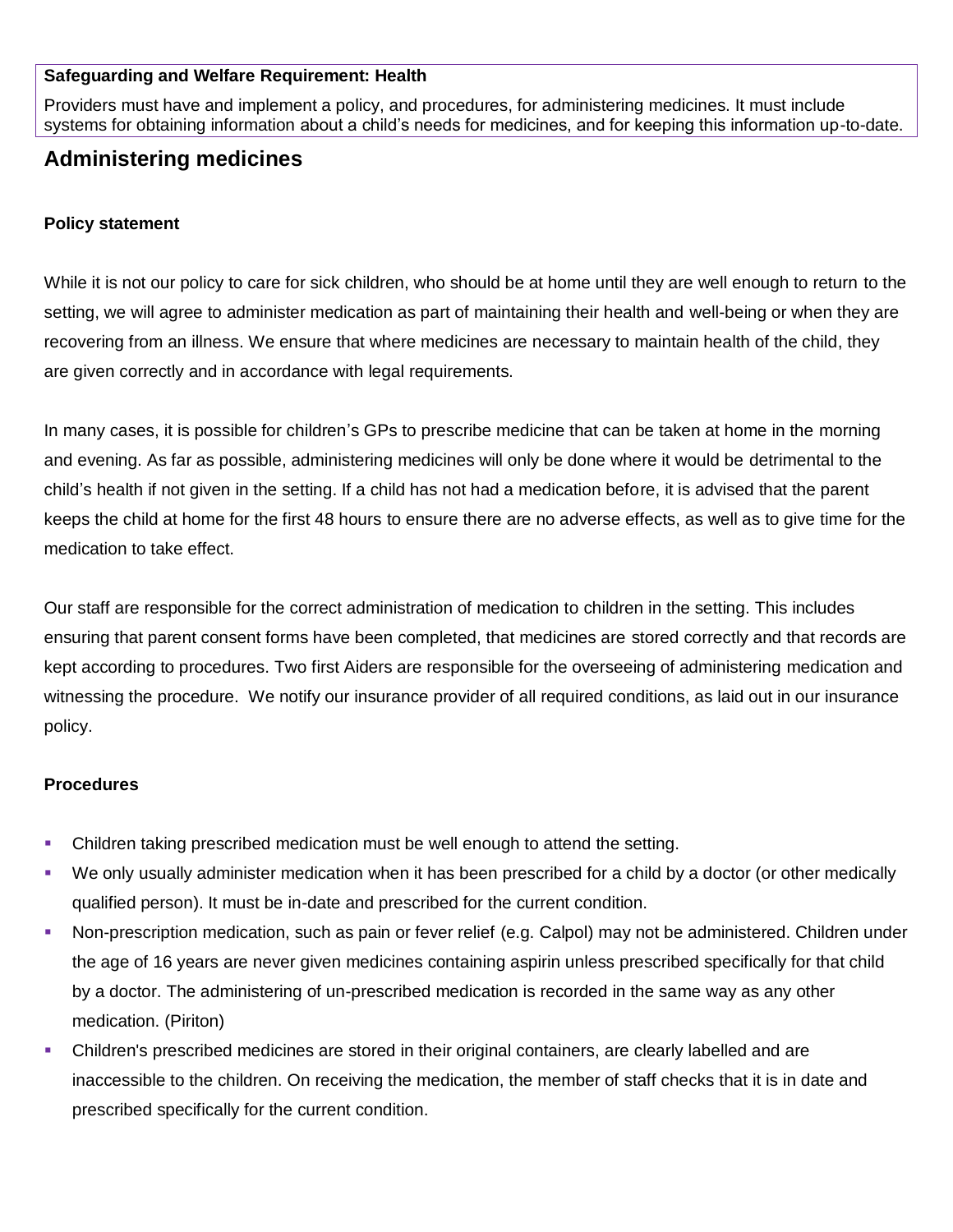- Parents must give prior written permission for the administration of medication. The staff member receiving the medication will ask the parent to sign a consent form stating the following information. No medication may be given without these details being provided:
	- **-** the full name of child and date of birth
	- **-** the name of medication and strength
	- **-** who prescribed it
	- **-** the dosage and times to be given in the setting
	- **-** the method of administration
	- **-** how the medication should be stored and its expiry date
	- **-** any possible side effects that may be expected
	- **-** the signature of the parent, their printed name and the date
- The administration of medicine is recorded accurately in our medication record book each time it is given and is signed by the person administering the medication and a witness. Parents are shown the record at the end of the day and asked to sign the record book to acknowledge the administration of the medicine. The medication record book records the:
	- **-** name of the child
	- **-** name and strength of the medication
	- **-** name of the doctor that prescribed it
	- **-** date and time of the dose
	- **-** dose given and method
	- **-** signature of the person administering the medication and a witness who verifies that the medication has been given correctly
	- **-** parent's signature (at the end of the day).
- We use the Pre-school Learning Alliance Medication Administration Record book for recording the administration of medicine and comply with the detailed procedures set out in that publication.
- If the administration of prescribed medication requires medical knowledge, we obtain individual training for the relevant member of staff by a health professional.
- [If rectal diazepam is given, another member of staff must be present and co-signs the record book.]
- No child may self-administer. Where children are capable of understanding when they need medication, for example with asthma (at Club LG) they should be encouraged to tell a staff member what they need. However, this does not replace staff vigilance in knowing and responding when a child requires medication.
- We monitor the medication record book is monitored to look at the frequency of medication given in the setting.

## *Storage of medicines*

- All medication is stored safely in a cupboard or refrigerated as required. Where the cupboard or refrigerator is not used solely for storing medicines, they are kept in a marked plastic box.
- The Staff member usually signing out on the door is responsible for ensuring medicine is handed back at the end of the day to the parent.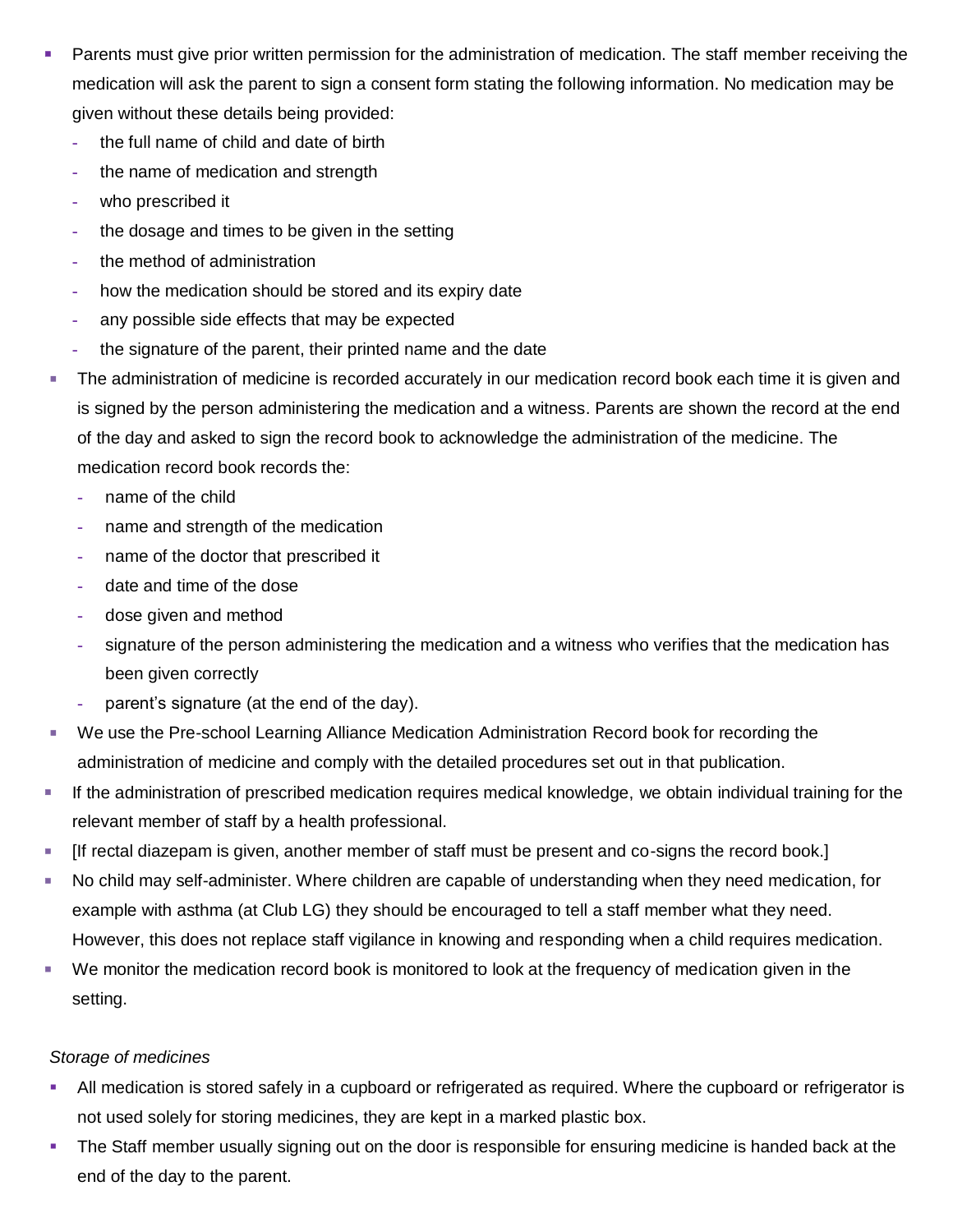For some conditions, medication may be kept in the setting to be administered on a regular or as-and-whenrequired basis. Key persons check that any medication held in the setting, is in date and return any out-ofdate medication back to the parent.

*All medication is stored on the top shelf in the kitchen cupboard with the child's name clearly marked on the container. Staff are informed of any change in medication by the Manager or Key Person. No volunteer's or students are to be administering any medication.*

*Children who have long term medical conditions and who may require ongoing medication*

- We carry out a risk assessment for each child with a long term medical condition that requires on-going medication. This is the responsibility of our manager alongside the key person. Other medical or social care personnel may need to be involved in the risk assessment.
- **Parents will also contribute to a risk assessment. They should be shown around the setting, understand the** routines and activities and point out anything which they think may be a risk factor for their child.
- For some medical conditions, key staff will need to have training in a basic understanding of the condition, as well as how the medication is to be administered correctly. The training needs for staff form part of the risk assessment.
- **The risk assessment includes vigorous activities and any other activity that may give cause for concern** regarding an individual child's health needs.
- The risk assessment includes arrangements for taking medicines on outings and advice is sought from the child's GP if necessary where there are concerns.
- An individual health plan for the child is drawn up with the parent; outlining the staff/key person's role and what information must be shared with other adults who care for the child.
- **The individual health plan should include the measures to be taken in an emergency.**
- We review the individual health plan every six months, or more frequently if necessary. This includes reviewing the medication, e.g. changes to the medication or the dosage, any side effects noted etc.
- **Parents receive a copy of the individual health plan and each contributor, including the parent, signs it.**

## *Managing medicines on trips and outings*

- If children are going on outings, the key person for the child will accompany the children with a risk assessment, or another member of staff who is fully informed about the child's needs and/or medication.
- Medication for a child is taken in a sealed plastic box clearly labelled with the child's name, the original pharmacist's label and the name of the medication. Inside the box is a copy of the consent form and a card to record when it has been given, including all the details that need to be recorded in the medication record as stated above. For medication dispensed by a hospital pharmacy, where the child's details are not on the dispensing label, we will record the circumstances of the event and hospital instructions as relayed by the parents.